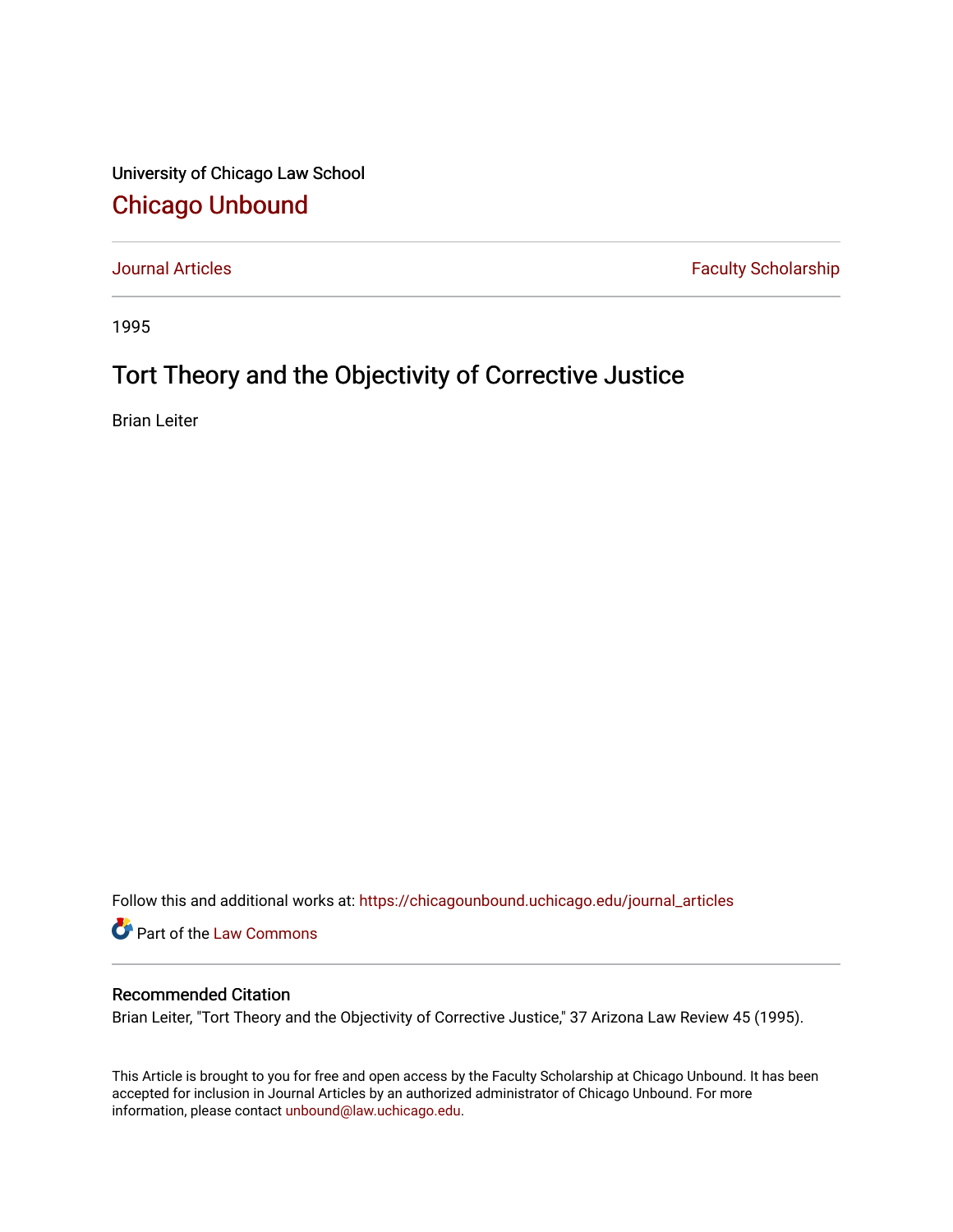## **TORT THEORY AND THE OBJECTIVITY OF CORRECTIVE JUSTICE**

#### Brian Leiter\*

#### I. **INTRODUCTION**

Three interrelated obstacles confront the theorist arguing that tort law is organized around principles of corrective justice:

First, tort law must in fact be a coherent practice, such that there really are coherent principles underlying it;

Second, principles of corrective justice must themselves have some objective or determinate content; and

Third, these objective principles of corrective justice must, in fact, be the principles that underlie tort law.

Writers in Critical Legal Studies [herinafter CLS] who argue that the private law embodies essentially contradictory principles of political morality can be understood to deny that the first claim is true: tort law, like the private law generally, embodies inconsistent and conflicting moral principles.<sup>1</sup> Defenders of the economic analysis of law can be understood as denying that the third claim is true: tort law, like the private law generally, promotes economic efficiency, not corrective justice.2 No writers, however, have yet to tackle the second obstacle to an objective account of tort law as implementing principles of corrective justice: namely, whether our conception of corrective justice itself is sufficiently objective that it can undergird an account of any practice. It is the great virtue of Jules Coleman's paper that he poses this question squarely, and sketches the beginnings of an adequate answer.

Notice that Coleman's concern here is strictly with the objectivity, not the

<sup>\*</sup> Assistant Professor of Law, University of San Diego; Visiting Assistant Professor of Philosophy, University of California, San Diego (Spring 1995); as of July 1, 1995: Assistant Professor of Law and Philosophy, Rutgers University, Camden and New Brunswick. A.B. 1984, Princeton; J.D. 1987, Ph.D. candidate (Philosophy), University of Michigan. Thanks to Larry Alexander for helpful comments on short notice. To Joel Feinberg, I want to express both my appreciation for his invitation to participate in this conference and my deep admiration. For many years, I knew Joel Feinberg was an extraordinary philosopher; only when I had the great good fortune to be recruited for a position at Arizona Philosophy last year did I also learn that he is an extraordinary human being, to whom I am deeply grateful for all the generosity and kindness he has shown me. *1. See, e.g.,* Duncan Kennedy, *Form and Substance in Private Law Adjudication,* <sup>89</sup>

HARV. L. REV. 1685 (1976).

*<sup>2.</sup> See, e.g.,* RICHARD POSNER, THE ECONOMIC ANALYsIs OF LAw 163-214 (4th ed. 1992).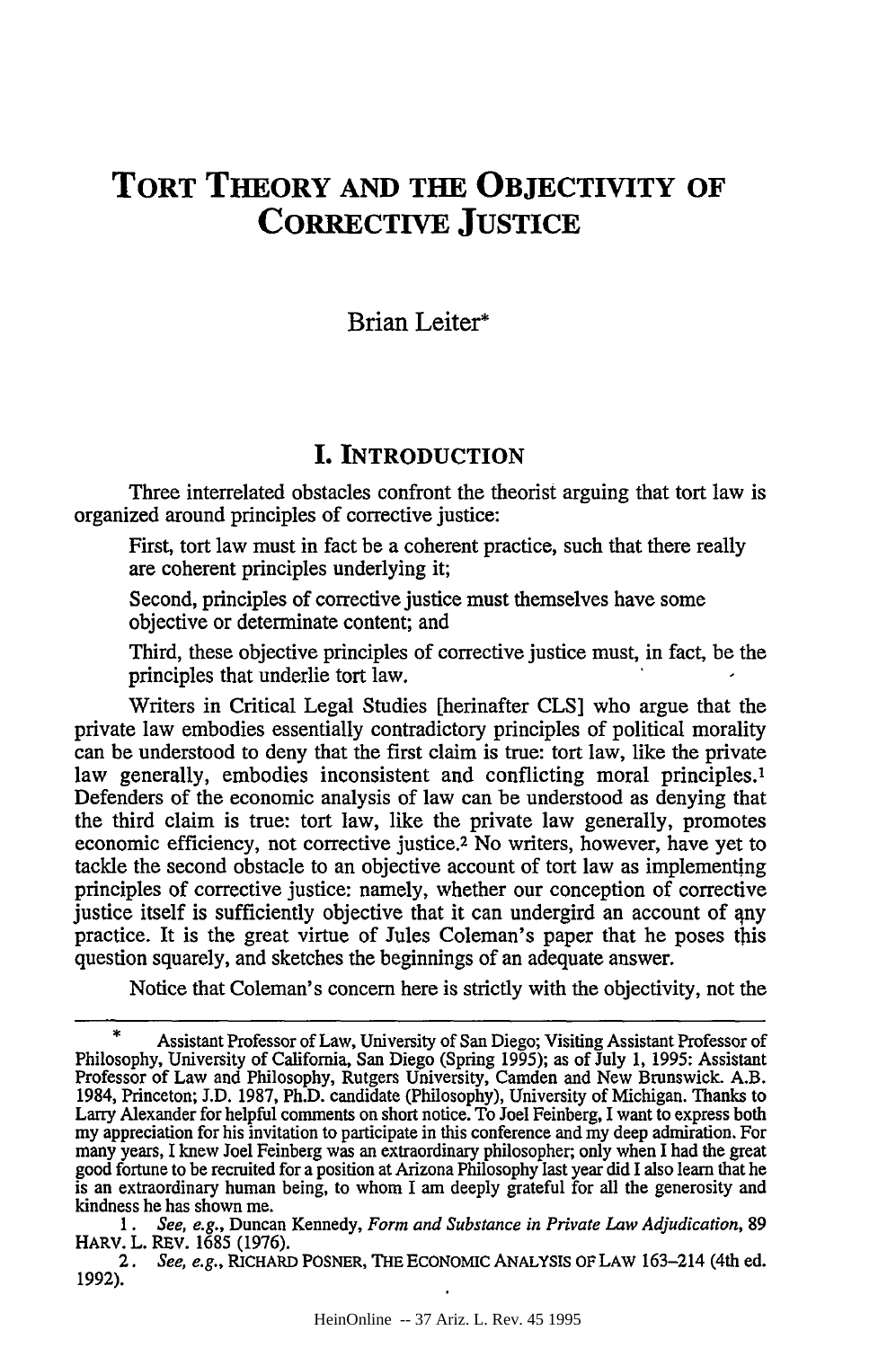descriptive adequacy, of corrective justice. Coleman's question is only this: does our concept of "corrective justice" hang together in such a way that it can be a fruitful theoretical resource in understanding the structure of tort law. Such a determinate concept may be necessary to surmount the other two obstacles to an objective account of tort law, but it is plainly not sufficient: when we talk the language of "corrective justice" we may all be talking about the same thing, at bottom, but the language of corrective justice might simply not do justice to the conceptual language at the core of tort law.<sup>3</sup>

Does our account of "corrective justice," then, hang together in the requisite way-does it, as Coleman asks, have objective semantic content? I want to make three general observations about Coleman's question: first, why it matters; second, its connection to the philosophical debate about realism; and third, how to deal with the problem of divergent opinion about the meaning of corrective justice.

#### **II. WHY DOES OBJECTIVITY MATTER?**

**Why** should it matter whether "corrective justice" hangs together as a concept? Suppose Coleman's account of corrective justice-as the duty agents have to repair wrongful losses for which they are responsible—simply bore no relation to any recognizable notion of corrective justice; suppose, as it were, that it is purely stipulative. Let us call it then, instead, "Colemanesque justice." Suppose further, however, that Colemanesque justice is descriptively adequate to tort law, and that it is, as articulated by Coleman, a coherent, determinate body of principles. Wouldn't Colemanesque justice suffice to ward off the challenge of both CLS and the economic analysis of law? Clearly it would. Against CLS, one could argue that tort law embodies a coherent principle: Colemanesque justice. And against the economic analysis, one could argue that tort law promotes not efficiency, but Colemanesque justice. Why then care whether Colemanesque justice tracks the objective semantic content of what we call "corrective justice?" Why expect that Coleman's use of "corrective justice" to describe his preferred principles of justice be anything other than stipulative?

The answer must have something to do with the underlying aims of theory construction. An attraction of "theory" in any domain-tort law, morality, or empirical phenomena-is that it both *systematizes* inchoate phenomena and *unifies* disparate ones, by displaying their connections (causal, justificatory or conceptual) to each other. Colemanesque justice, like the economic analysis of law, can *systematize* the inchoate phenomena comprising tort law, but it cannot *unify,* that is, it cannot show the connections between one practice-tort law-and any other concept or practice of general cultural significance. For Colemanesque justice, unlike say the economist's notion of efficiency (whatever exactly that is),4 is explanatorily narrow: if successful, it lays bare the underlying logic of tort doctrine, but that is all it does or aspires

**<sup>3.</sup>** Note that on Coleman's view there *is* a "penumbra" of tort law that is best explained in terms of efficiency. *See* **JULES** L. **COLEMAN,** RISKS **AND** WRONGS 303, 428 (1992). Thus, Coleman's real project is to resist the imperialist ambitions of the economic analysis, which would hold that *all* of tort law aims to mimic the perfect market. Coleman, by contrast, holds that some of tort law *does* do this, but the "core" of tort law implements principles of corrective justice.

<sup>4.</sup> For discussion, see generally JuLES L. COLEMAN, MARKETS, MORALS **AND** THE **LAW** chs. 3-4 (1988).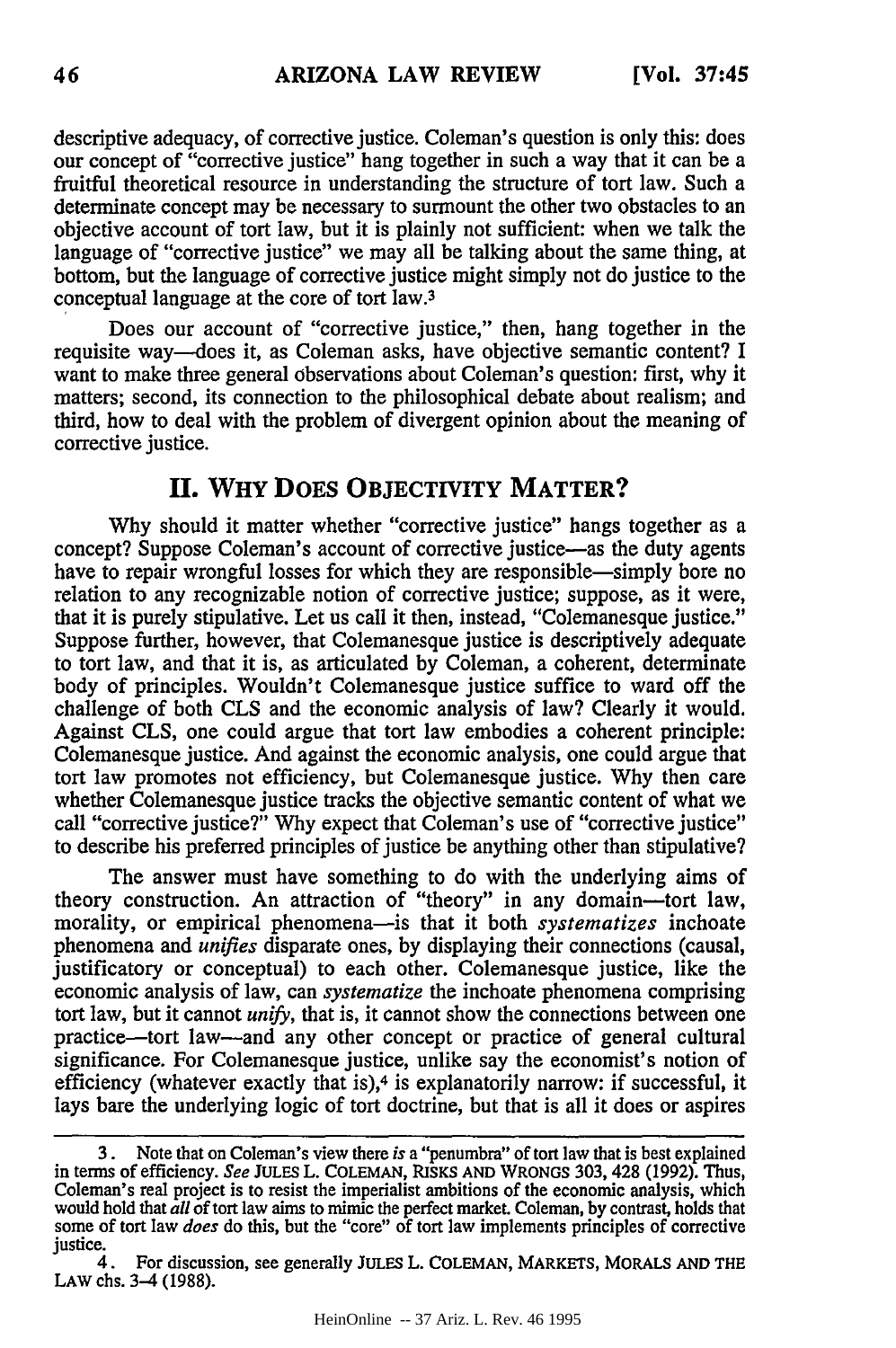**LEITER**

to do. **By** contrast, the economist's notion of efficiency, if applicable to tort law, displays a continuity between tort law and all those other domains where the notion of efficiency does explanatory work (including, of course, other areas of the private law, and market transactions generally).

By contrast, if Coleman's notion of "corrective justice" is not simply stipulative—if it is, in other words, not simply Colemanesque justice—then the descriptive adequacy of corrective justice to tort law *unifies* torts with those other domains in which the same *objective* concept of corrective justice is in play-including perhaps other areas of the private law, as well as those informal social practices grounded in corrective justice that give this theory of justice its sense and importance.5 In short, we have a richer theoretical understanding of tort law when we can see it in relation to other correctivejustice based practices outside of torts.

#### **III. CORRECTIVE JUSTICE AND REALISM**

Coleman revisits the issues of realism, anti-realism and objectivity several times in his paper, and I am generally in agreement with his way of characterizing the issues.6 Sometimes, however, Coleman puts the issues in ways which might seem misleading. For example, Coleman writes, "Because I am an anti-realist about moral predicates, I am committed to the view that the core of corrective justice is drawn from the practices in which it figures."<sup>7</sup> But even the "stark raving moral realist"<sup>3</sup>—to borrow Peter Railton's selfdescription-can be committed to the view that the core of some moral concept "is drawn from the practices in which it figures." Thus, for example, Railton says that in order to give a reforming naturalistic definition of both non-moral goodness and (moral) rightness, we must draw on "our linguistic or moral intuitions" so as to "express recognizable notions of goodness and rightness."<sup>10</sup> This sounds like Railton thinks moral realism is anchored in our practices, in the sense that what counts as the core of, say, "moral rightness" depends on what we would "recognize" (presumably from within the relevant practices) as "moral rightness."<sup>11</sup>

It is important to see that this sort of dependence is trivial, and does not endanger realism. Realism about any discourse, as I understand it, involves three claims: first, that sentences in that discourse are cognitive, that is, apt for

<sup>5.</sup> Readers of Coleman in fact take him to be using "corrective justice" non- stipulatively, precisely because they see his theory of tort law as *unifying* torts with other social practices informed by the same moral principles. *See, e.g.,* Gerald J. Postema, *Risks, Wrongs and Responsibility: Coleman's Liberal Theory of Commutative Justice,* 103 YALE L.J. 861, 871 (1993) ("Coleman's central thesis is that modem tort law gives legal expression to our informal social practice of corrective justice").

*<sup>6.</sup> See, e.g.,* Brian Leiter, *Objectivity and the Problems of Jurisprudence,* 72 TEX. L. REV. 187 (1993) (distinguishing minimal, modest and strong objectivity); Jules L. Coleman & Brian Leiter, *Determinacy, Objectivity, and Authority,* 142 U. PA. L. REV. 549 (1993).

<sup>7.</sup> Jules L. Coleman, *The Practice of Corrective Justice,* 37 ARIZ. L. REV. 15, 23 (1995). All further references will be included in the body of the text.

<sup>8.</sup> Peter Railton, *Moral Realism,* 95 PHIL. REV. 163, 165 (1986).

<sup>9.</sup> Coleman, *supra* note 7, at 23.

<sup>10.</sup> Railton, *supra* note 8, at 205.

<sup>11.</sup> Is there an important difference here between an "intuition" and a "practice" in Coleman's sense. I am inclined to think not: we have intuitions about what "corrective justice" means, and these intuitions are both drawn from and manifest in those practices in which principles of corrective justice figure (e.g., tort law).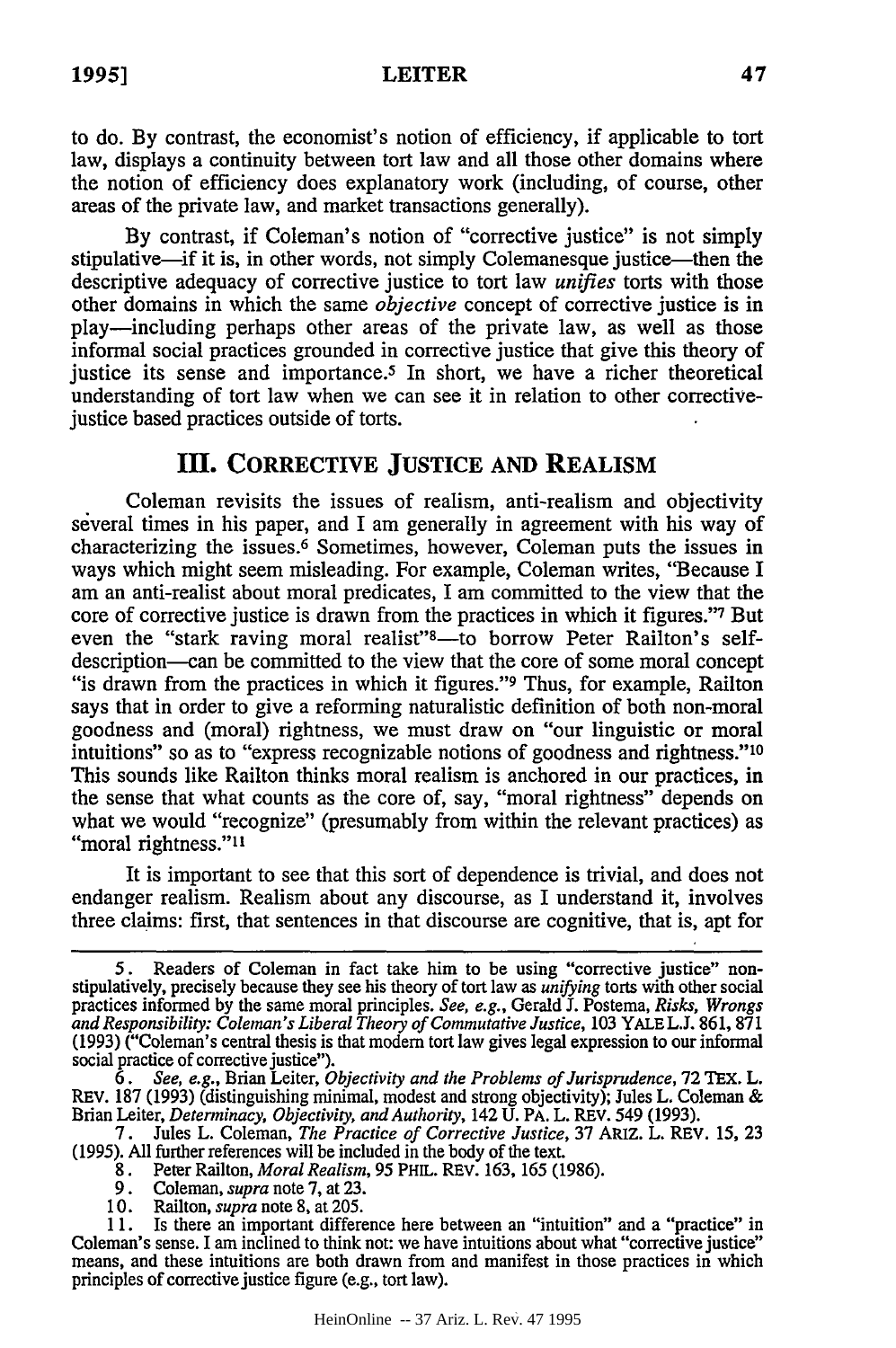evaluation in terms of truth and falsity (even if the principle of bivalence does not hold); second, that whether such sentences are true or false is an objective matter; and third, that at least some sentences in the discourse are true. Take our discourse about "corrective justice." To be a realist about corrective justice is to hold, first, that sentences about "corrective justice"-sentences like Coleman's claim that corrective justicd is concerned with agency, rectification, and correlativity-are apt for evaluation in terms of truth and falsity (they are not merely expressive, say, of attitudes or feelings); second, that Coleman's claims about corrective justice are *objectively* true or false; and third, that at least some claim about corrective justice (if not Coleman's) is objectively true.12

Where do our "practices" or "intuitions" enter here, on the realist picture? They come in when we try to get an idea what would count as truthconditions for particular propositions in the discourse. Consider, for a moment, the doctrine of "moon realism," that is realism regarding talk about the moon. The moon realist holds that propositions like, "The moon has a circumference of 14,000 miles" are *objectively* true or false. But to have any idea what would count as a truth-condition for this sentence we have to have some notion what we're talking about when we talk about the "moon." We have to know, in other words, that when we make claims about the "moon" we're talking about that celestial body that stands in a certain spatial relation to the earth, and not, say, the Catalina Mountains in Tucson: it is facts about this celestial body, and not facts about the Catalina Mountains, that determine the truth or falsity of sentences about the circumference of the moon. To give a definition (reforming or otherwise) of some putatively cognitive predicate—whether it be "the moon" or "morally right"—is just to specify the domain of facts which constitute the locus for the truth-conditions for sentences in that domain: for example, facts about that celestial body that stands in the requisite spatial relation to the earth (as in "moon realism"); or facts about aggregate human well-being (as in Railton's "moral realism").

What distinguishes the realist from the anti-realist—what distinguishes, say, Railton from Coleman—is that the former makes a special sort of demand about the requisite objectivity of the truth-conditions. What this demand consists in is a controversial topic, with some, like John McDowell, claiming the realist mantle for underlying conceptions of objectivity that may look decidedly too dependent—epistemologically—on human response and judgment.<sup>13</sup> But "stark raving realists" like Railton assert that the fact (the "moral reality" as it were) that constitutes the truth-condition is objective in a more familiar sense: "it exists and has certain determinate features independent of whether we think it exists or has those features, independent, even, of whether we have good reason to think this."<sup>14</sup> This is what Coleman the antirealist must deny: he must deny that the domain of facts (perhaps about agency, rectification and correlativity) that constitute the truth-conditions for claims about corrective justice are, in fact, independent of what we think about them

<sup>12.</sup> Notice, then, that "objectivity" is the key notion in making out the realist picture, and Coleman rightly places it at the center of his discussion. *Cf.* Leiter, *supra* note 6, at 192-196; Coleman & Leiter, *supra* note 6, at 607-12.

<sup>13.</sup> *See, e.g.,* John McDowell, *The Lindley Lecture: Projection and Truth in Ethics* (Department of Philosophy, University of Kansas 1987).

<sup>14.</sup> Railton, *supra* note 8, at 172.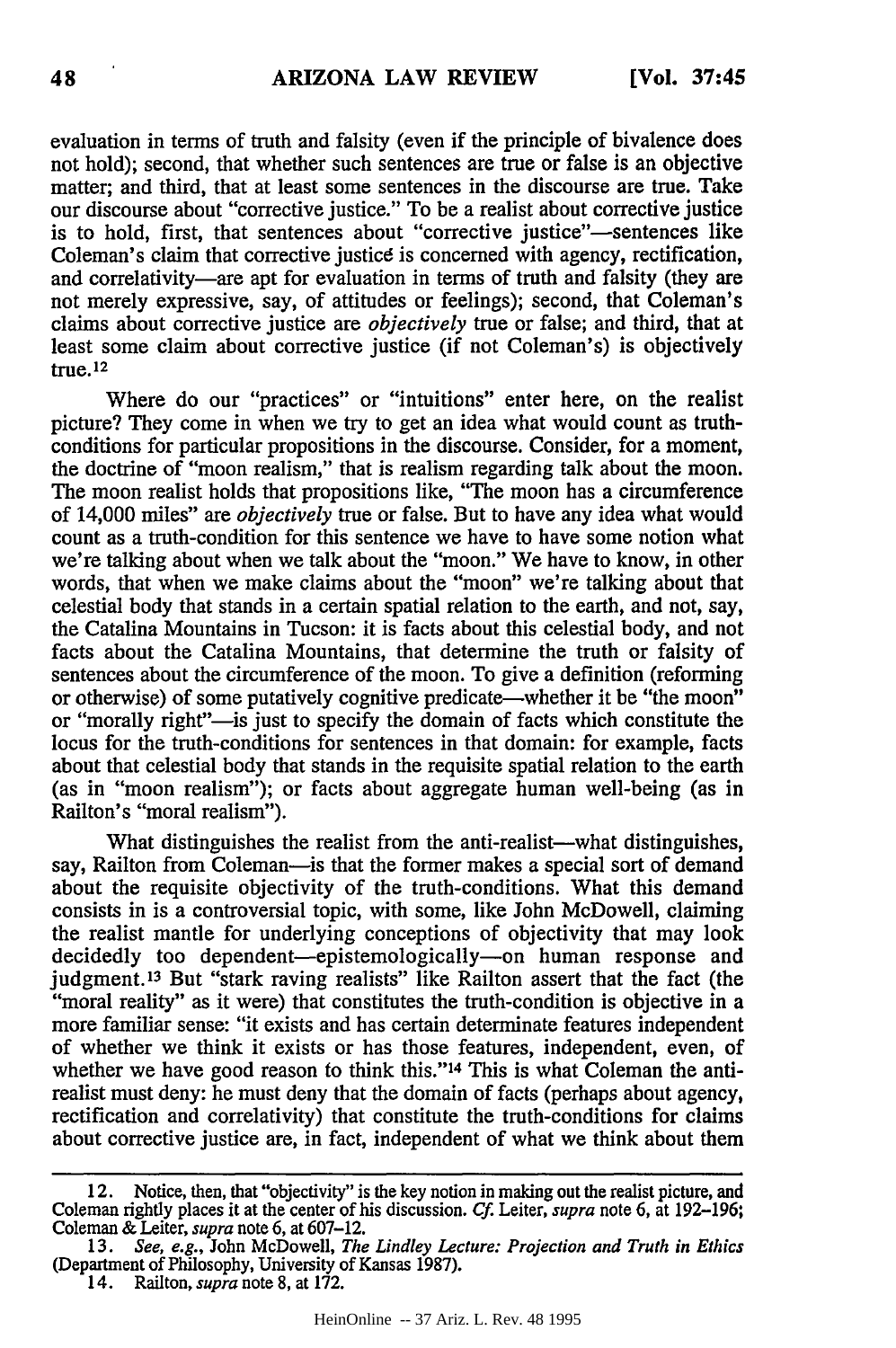#### LEITER

or what we would have reason to think or believe about them. What facts constitute the truth-conditions for claims about corrective justice, according to the anti-realist, very much depend on our epistemic resources, and thus may vary with them.

### **IV. THE DIVERSITY OF OPINION ABOUT CORRECTIVE JUSTICE**

It is hard to see, however, how we can even get this project of specifying the truth-conditions off the ground if we can't agree on the domain of facts that constitute the truth-conditions for claims about corrective justice. This is precisely the problem we face when opinions about corrective justice diverge in significant ways. Thus, as Coleman himself notes, theorists like Stephen Perry<sup>15</sup> and Coleman in an earlier incarnation<sup>16</sup> regard themselves as proponents of corrective justice even though they do not adhere to the conception of corrective justice Coleman articulates here: Perry, for example, does not view the loss as necessarily giving rise to a claim that one party has against the other; while the earlier incarnation of Coleman required only that wrongful losses be annulled, regardless of whether there is a normatively significant relationship between the parties. But surely Perry and the earlier Coleman weren't talking nonsense in calling their accounts ones in terms of corrective justice. So how do we know where to look for the (modestly objective) facts that will constitute the truth-conditions for claims about corrective justice?

Convergence in judgment is not a prerequisite for the objectivity of any concept, for the reasons Coleman identifies: "disagreement about relevant facts, cognitive shortcomings, prejudice and the like"'17 can all account for diversity of opinion, without impugning the objectivity of the concept. To preserve objectivity, the best explanation for the diversity of opinion must simply not include the assumption that the concept has no objective content.

But the burden for the "objectivist" is somewhat lighter than this: for we should only expect the objectivist to have an account of the objective semantic content of a concept that does justice to the major or serious uses of the concept. Railton, for example, faces the same, if not a worse problem with respect to the diversity of opinion about the concept of "moral goodness." Thus, he observes:

If, in any area of inquiry, including empirical science, we were to survey not only all serious competitors, but also all views which cannot be refuted, or whose proponents could not be convinced on non-questionbegging grounds to share our view, we would find that area riven with deep and irremediable disagreement.<sup>18</sup>

But here, of course, this constraint may not help since we seem to have

<sup>15.</sup> Stephen R. Perry, *The Moral Foundations of Tort Law,* 77 IOWA L. REV. 449 (1992).

<sup>16.</sup> Jules L. Coleman, *Tort Law and the Demands of Corrective Justice,* 67 IND. **L.J.** 349 (1992).

<sup>17.</sup> Coleman, supra note 7, at 22.

<sup>18.</sup> Peter Railton, *What the Noncognitivist Helps Us to See the Naturalist Must Help Us to Explain, in* REALITY, REPRESENTATION **AND** PROJECTION 279, 281-82 (John Haldane & Crispin Wright eds., 1993). For a similar constraint on the demands the defender of the objectivity of morality must satisfy, see Philippa Foot, *Moral Arguments, in* VIRTUES **AND** VICES AND OTHER ESSAYS IN MORAL PHILOSOPHY 96, 106-08 (1978).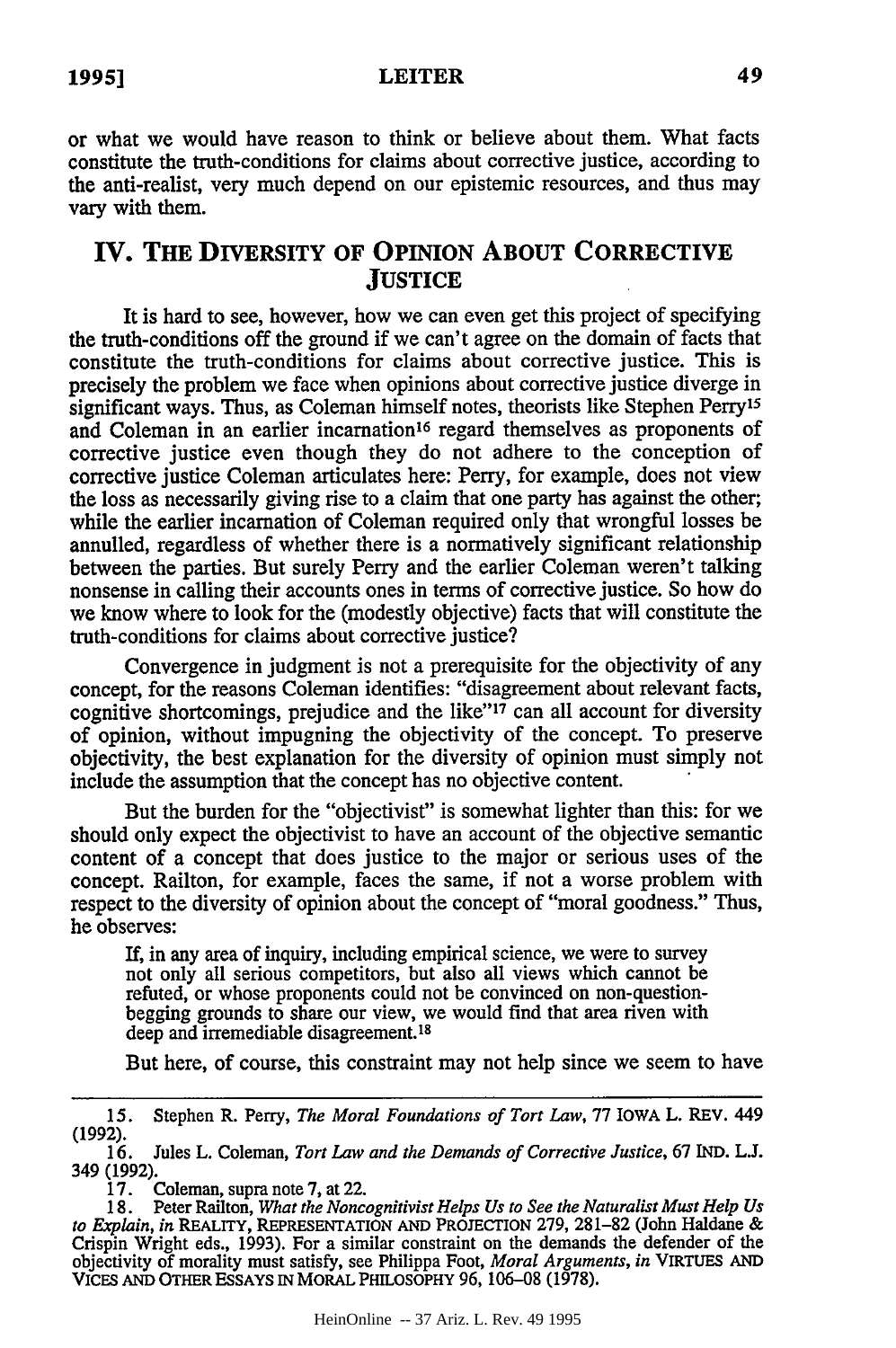disagreement among "serious competitors" for proper understandings of corrective justice, including new Coleman, old Coleman and Perry. Here I think it is fruitful to think of Coleman's program as being like the realist Railton's, in the sense that Coleman, like Railton, aims for a "reforming definition" of the concept at issue (corrective justice). In a reforming definition, one can, as Railton says, sacrifice certain opinions about the meaning of the concept on the grounds that the resulting definition "earn[s] its place by facilitating the construction of worthwhile theories."<sup>19</sup> (Unlike Railton, of course, Coleman is not looking for a definition of the concept at issue— "corrective justice"--in terms of naturalistic predicates.) In short, the only reason to prefer new Coleman over Perry or old Coleman (or Weinrib or any other theorist of corrective justice for that matter) is that by sacrificing some set of intuitions about the concept we get some theoretical payoff.20 What might that be and which concept would it favor?

Here I want to sketch ever so briefly the possibility that we will get a theoretical payoff by in fact discarding an element of Coleman's current account of the core of corrective justice: correlativity.<sup>21</sup> As Coleman notes, his earlier "annulment thesis" omitted correlativity.<sup>22</sup> But how strongly is Coleman's current view committed to it? Coleman reiterates his view that there are no duties of corrective justice in New Zealand where a global no-fault system compensates victims of accidents.<sup>23</sup> But this, as Gerald Postema notes, suggests that Coleman's "theory is built around a view or intuition about the fundamental concern of corrective justice."24 Postema explains:

What [Coleman] finds fundamentally important to corrective justice is that human losses suffered at the hands of others, especially those caused by the wrongful acts of others, must be redressed, and the victim made whole. Other aims—such as holding persons responsible for their actions...-to the extent that they play any role in Coleman's account of corrective justice, are secondary and derivivative. They do not survive satisfaction of the fundamental aim, the victim's being made whole. Once the loss is redressed [as it is under the New Zealand system], nothing remains for corrective justice to do. In this respect, Coleman's new...conception has not moved far from his earlier annulment conception. <sup>25</sup>

Assuming Postema's assessment is correct—and I think it is—it still doesn't tell us what theoretical payoff we get by excluding from the "core" of the objective content of corrective justice the requirement of correlativity. Coleman allows that the character of this "normatively important relationship" between the parties might be characterized solely in terms of causation-i.e., "the fact that I caused your wrongful loss"—but he also suggests more might be

2 1. I confess uncertainty as to whether "correlativity" is the precise element we should forego; the question is where "fault" comes into the picture, for it is because of the invocation **of** "fault" that the explanatory scope of the theory is circumscribed.

- 22. Coleman, *supra* note 7, at 27.
- **23.** *Id.* at *30.Cf.* COLEMAN, *supra* note 3, at 402-03.
- 24. Postema, *supra* note 5, at 885.
- **25.** *Id.* at 885-86.

**<sup>19.</sup>** Peter Railton, *Naturalism and Prescriptivity, in* FOUNDATIONS OF MORAL **AND** POLITICAL PHILOSOPHY 151, 157 (Ellen Frankel Paul et al. eds., 1990). 20. The reform must also, as Railton aptly puts it, be "tolerably" revisionary: it must "in

some direct or indirect way, capture most of the central intuitions in this area and must do something to lessen the force of those which [it] cannot capture." *Id.* at 169. For a more detailed discussion, see *id.* at 164-67.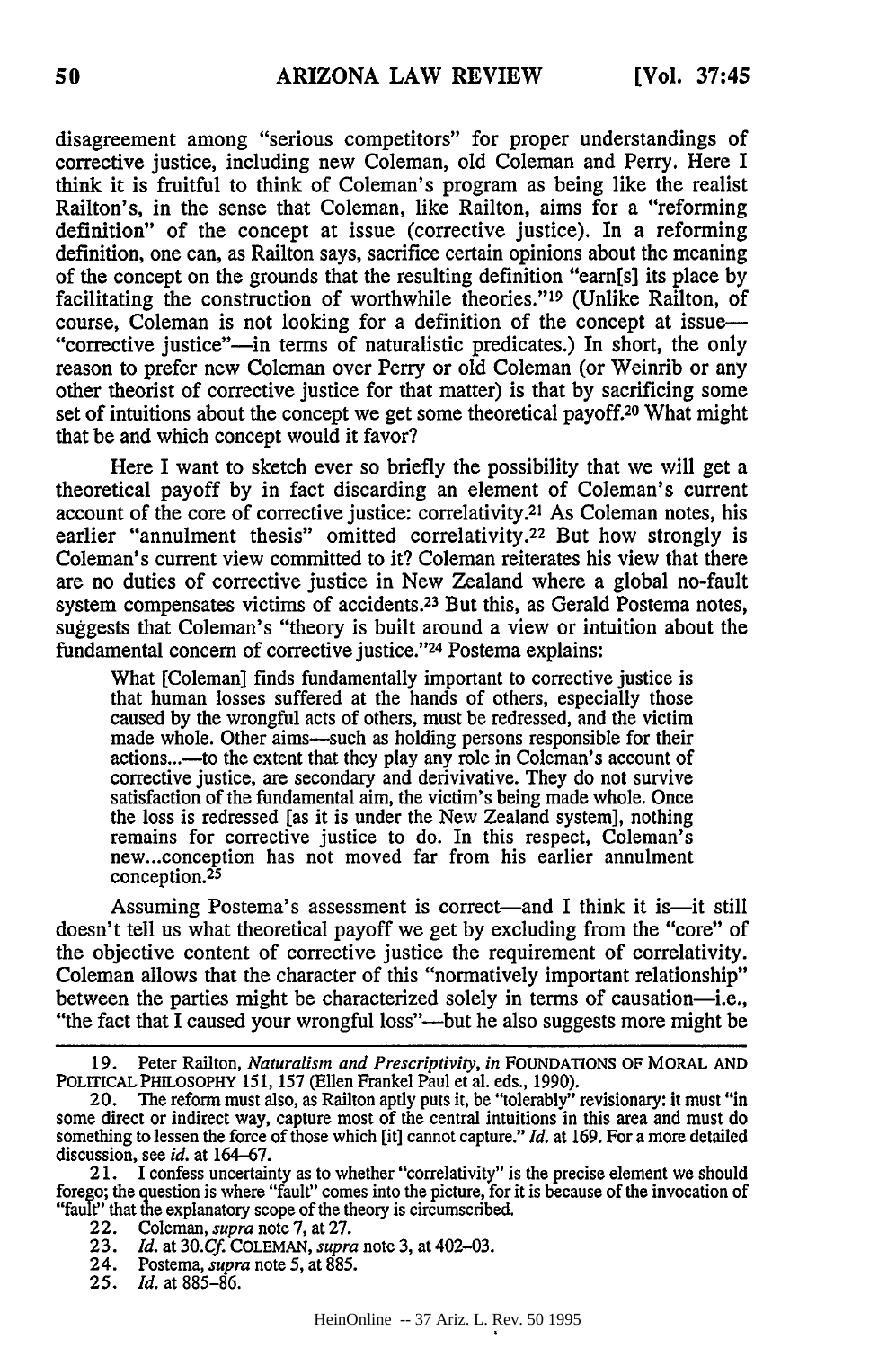#### **LEITER**

required, like responsibility owing to fault.<sup>26</sup> Perhaps then we can allow correlativity-as-causation, but just purge correlativity-as-at-fault-causation. Why would we want to do that? Doing that would, in fact, deliver a substantial theoretical payoff: namely, all those tort cases hard to subsume under corrective justice-where corrective justice requires correlativity in virtue of fault--would now fall within the ambit of the theory. These, of course, are strict liability cases involving injury due to ultrahazardous activities as well as the "necessity" cases in which damage to property is required in order to avert a much greater harm. In these cases, there is no fault in the action, yet there is still a claim for repair of the loss. Coleman's fault-based notion of correlativity deals only uneasily with these cases; but if Coleman is wrong that this type of correlativity is at the core of corrective justice, then corrective justice will fare much better-descriptively-as a theory about the foundations of tort law. It will, in short, capture more of the phenomena constituting the practice of torts.<sup>27</sup>

¢

<sup>26.</sup> Coleman, *supra* note 7, at 26.

<sup>27.</sup> For an argument to this general effect, see Postema, *supra* note **5,** at 886-96.